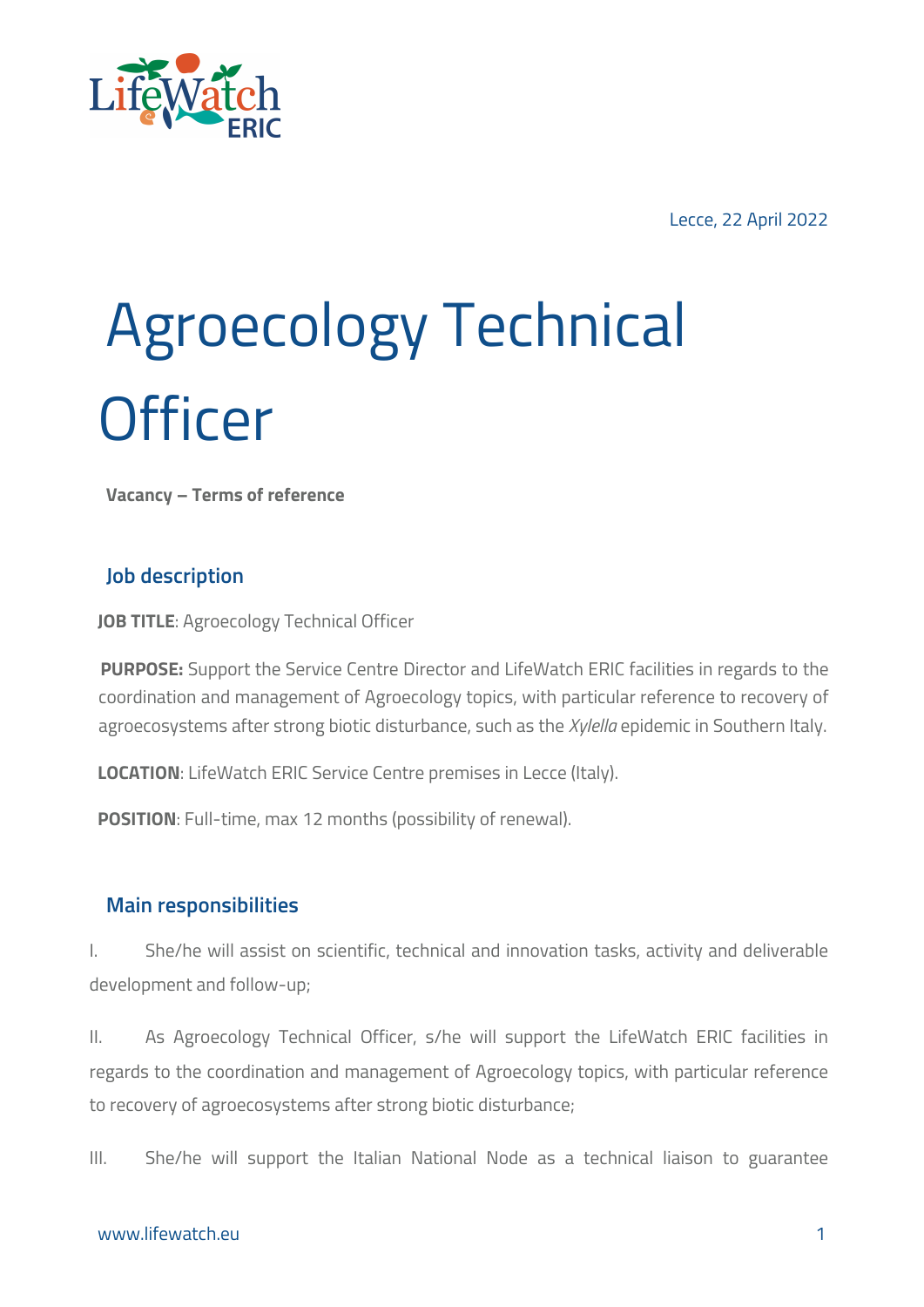

synergies between the LifeWatch ERIC Common Facility in Italy, the Service Centre, on Agroecology-related EU Framework Programmes and grants.

## **The ideal candidate should meet the following requirements**

- Minimum qualification: Degree in Environmental Science, Biological Sciences, or related field;
- **Master's Degree in Biodiversity and/or Conservation Biology is also highly desirable;**
- Minimum four-year experience in similar position in other public administrations/research institutions;
- § Excellent understanding of biodiversity, in particular of Agroecology processes and functioning (e.g., soil), climate change, sustainability and innovation;
- **Excellent presentation and reporting skills, fluency in written and spoken Italian (C2);**
- Excellent presentation and reporting skills, good level of written and spoken English (B2);
- § Knowledge of other European languages, although not a requirement, will be taken into consideration;
- Experience in multi-organisation collaboration and coordination activities; and technical, financial, legal and reporting aspects related to EU Framework Programme R&D projects;
- § Experience representing private companies and/or public institutions in international events for networking and proposal preparation;
- Ability to work under tight deadlines with changing priorities, availability to occasionally work beyond office hours and on weekends as required;
- § Availability to travel abroad accompanying the Service Centre Director and other staff;

#### www.lifewatch.eu 2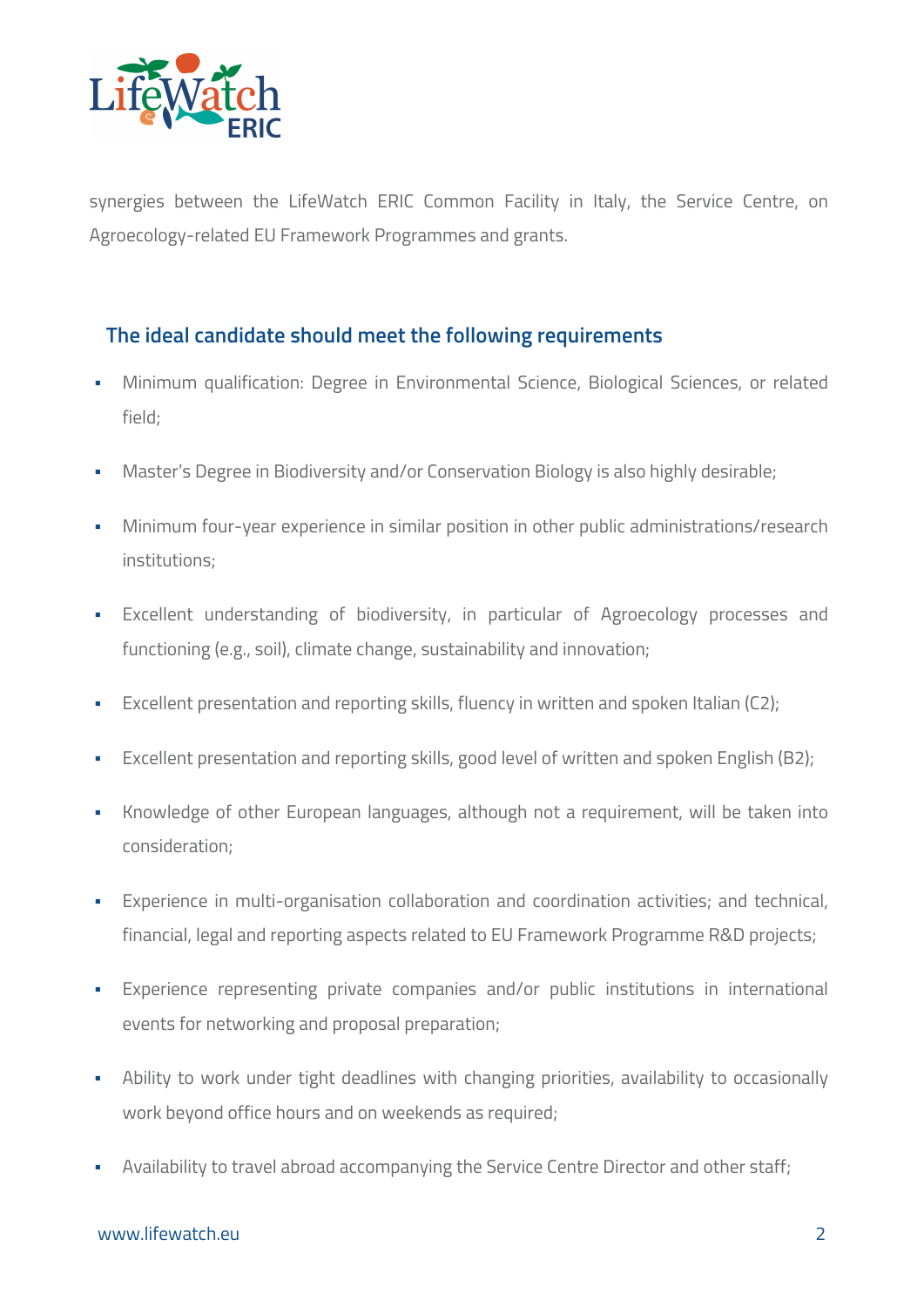

- § High-standard work ethic;
- § Accredited experience in the preparation and day-to-day technical and financial management of international projects;
- § Proven experience in the management and working on web portal platforms for Research and Innovation European Projects (H2020, i.e., Funding and Tender Portal and Project Management Systems);
- § IT skills: Good command of MS Office package. Data analysis skills for analytical and scientific reports. In particular: Knowledge of geospatial analysis and mapping;
- § Valuable experience in stakeholder involvement in national and international scientific projects dealing with technological innovation.

# **The vacancy is subject to the following procedure**

- § A short covering letter and Curriculum Vitae**<sup>1</sup>** (EUROPASS format, 4 pages at the most) shall be written in English and addressed to the Service Centre Director using this form by **4 May 2022**: **https://zfrmz.eu/bD61z3jZKeAlEVCkpq4H**
- § Only shortlisted candidates will be re-contacted by **20 May 2022**;
- § Candidates may be called for an interview with the LifeWatch ERIC Service Centre Director and other members of the LifeWatch ERIC Executive Board and asked to undertake appropriate tests. Interviews will take place from **23 – 31 May 2022**;

**<sup>1</sup>** *Special note for Italian market: According to Italian Privacy Protection Law n. 196/03 any resume not mentioning explicitly the following wording: 'I authorise the use of my personal data in accordance with Italian Privacy Protection Law (30/06/2003, n. 196/03)' will be automatically deleted from our database and consequently not taken into consideration.*